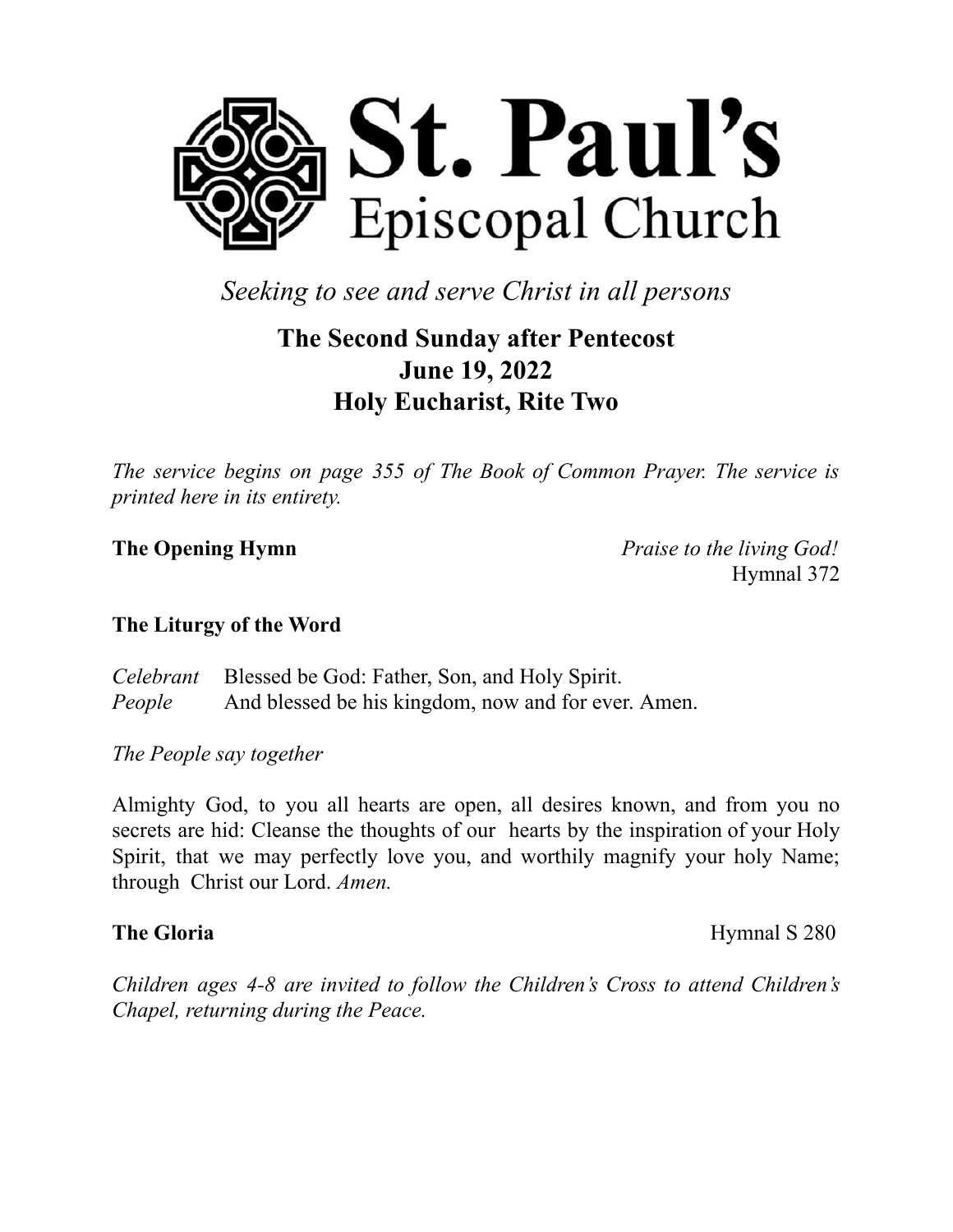## **The Collect of the Day**

*Celebrant* The Lord be with you. *People* And also with you. *Celebrant* Let us pray.

O Lord, make us have perpetual love and reverence for your holy Name, for you never fail to help and govern those whom you have set upon the sure foundation of your loving-kindness; through Jesus Christ our Lord, who lives and reigns with you and the Holy Spirit, one God, for ever and ever. *Amen.*

# **A Collect for Father's Day**

O Lord our God, creator of heaven and earth, through your Son Jesus Christ you have revealed yourself as a heavenly Father to all of your children. Bless, we pray, all earthly fathers. Strengthen them to nurture, protect, and guide the children entrusted to their care. And through the ministrations of your Holy Spirit, may all fathers be strong and steadfast examples of faithfulness, responsibility, and loving-kindness; through Jesus Christ our Lord, who lives and reigns with you and the Holy Spirit, one God, for ever and ever. *Amen.*

# **The First Lesson: Isaiah 65:1-9**

I was ready to be sought out by those who did not ask, to be found by those who did not seek me. I said, "Here I am, here I am," to a nation that did not call on my name. I held out my hands all day long to a rebellious people, who walk in a way that is not good, following their own devices; a people who provoke me to my face continually, sacrificing in gardens and offering incense on bricks; who sit inside tombs, and spend the night in secret places; who eat swine's flesh, with broth of abominable things in their vessels; who say, "Keep to yourself, do not come near me, for I am too holy for you." These are a smoke in my nostrils, a fire that burns all day long. See, it is written before me: I will not keep silent, but I will repay; I will indeed repay into their laps their iniquities and their ancestors' iniquities together, says the Lord; because they offered incense on the mountains and reviled me on the hills, I will measure into their laps full payment for their actions. Thus says the Lord: As the wine is found in the cluster, and they say, "Do not destroy it, for there is a blessing in it," so I will do for my servants' sake, and not destroy them all. I will bring forth descendants from Jacob, and from Judah inheritors of my mountains; my chosen shall inherit it, and my servants shall settle there.

| Lector | The Word of the Lord. |
|--------|-----------------------|
| People | Thanks be to God.     |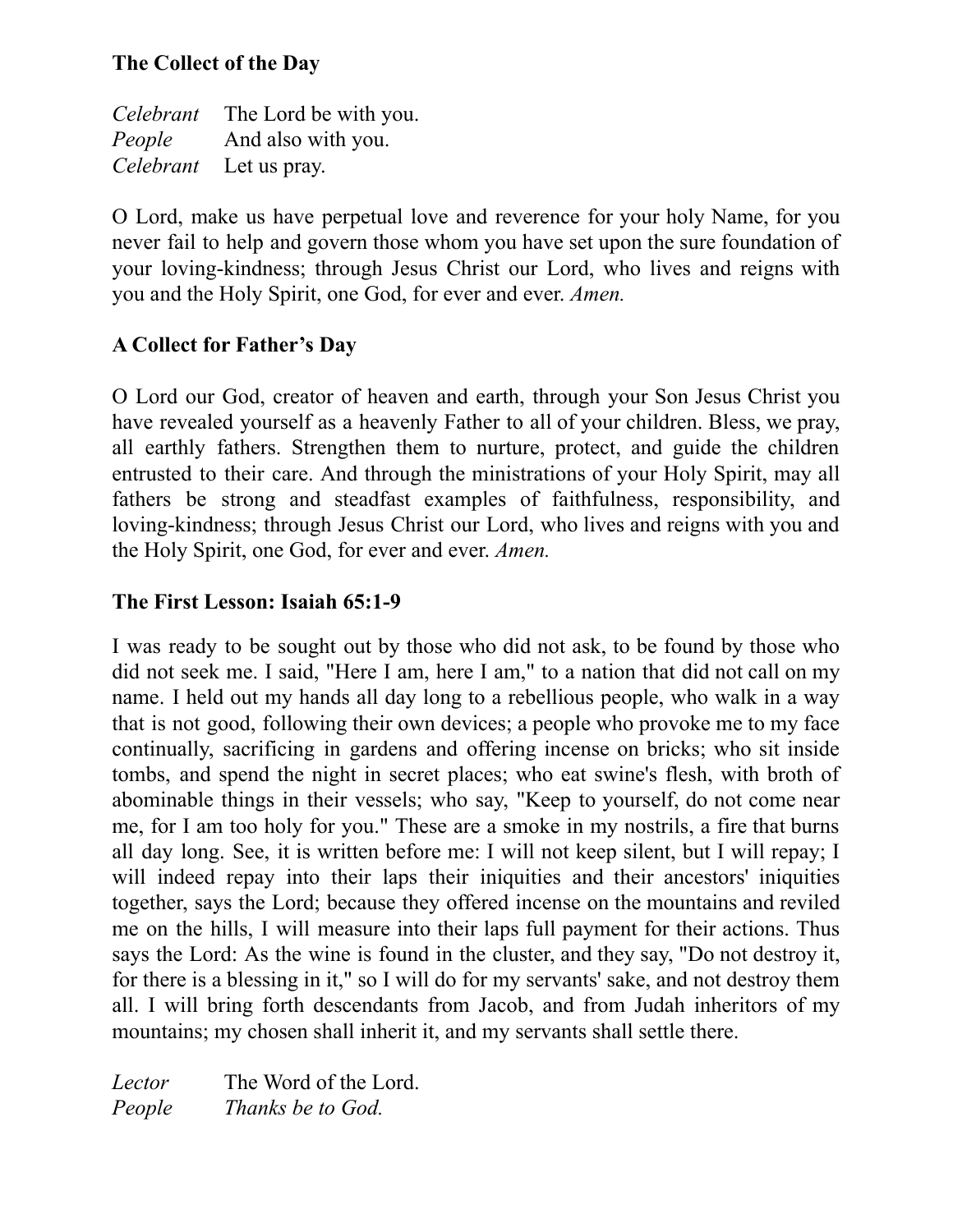#### **Psalm 22:18-27**

18 Be not far away, O Lord; \* you are my strength; hasten to help me. 19 Save me from the sword, \* my life from the power of the dog. 20 Save me from the lion's mouth, \* my wretched body from the horns of wild bulls. 21 I will declare your Name to my brethren; \* in the midst of the congregation I will praise you. 22 Praise the Lord, you that fear him; \* stand in awe of him, O offspring of Israel; all you of Jacob's line, give glory. 23 For he does not despise nor abhor the poor in their poverty; neither does he hide his face from them; \* but when they cry to him he hears them. 24 My praise is of him in the great assembly; \* I will perform my vows in the presence of those who worship him. 25 The poor shall eat and be satisfied, and those who seek the Lord shall praise him: \* "May your heart live for ever!" 26 All the ends of the earth shall remember and turn to the Lord, \* and all the families of the nations shall bow before him. 27 For kingship belongs to the Lord; \*

he rules over the nations.

### **The Second Reading: Galatians 3:23-29**

Now before faith came, we were imprisoned and guarded under the law until faith would be revealed. Therefore the law was our disciplinarian until Christ came, so that we might be justified by faith. But now that faith has come, we are no longer subject to a disciplinarian, for in Christ Jesus you are all children of God through faith. As many of you as were baptized into Christ have clothed yourselves with Christ. There is no longer Jew or Greek, there is no longer slave or free, there is no longer male and female; for all of you are one in Christ Jesus. And if you belong to Christ, then you are Abraham's offspring, heirs according to the promise.

| Lector | The Word of the Lord. |
|--------|-----------------------|
| People | Thanks be to God.     |

**The Sequence Hymn** *O bless the Lord, my soul!* Hymnal 411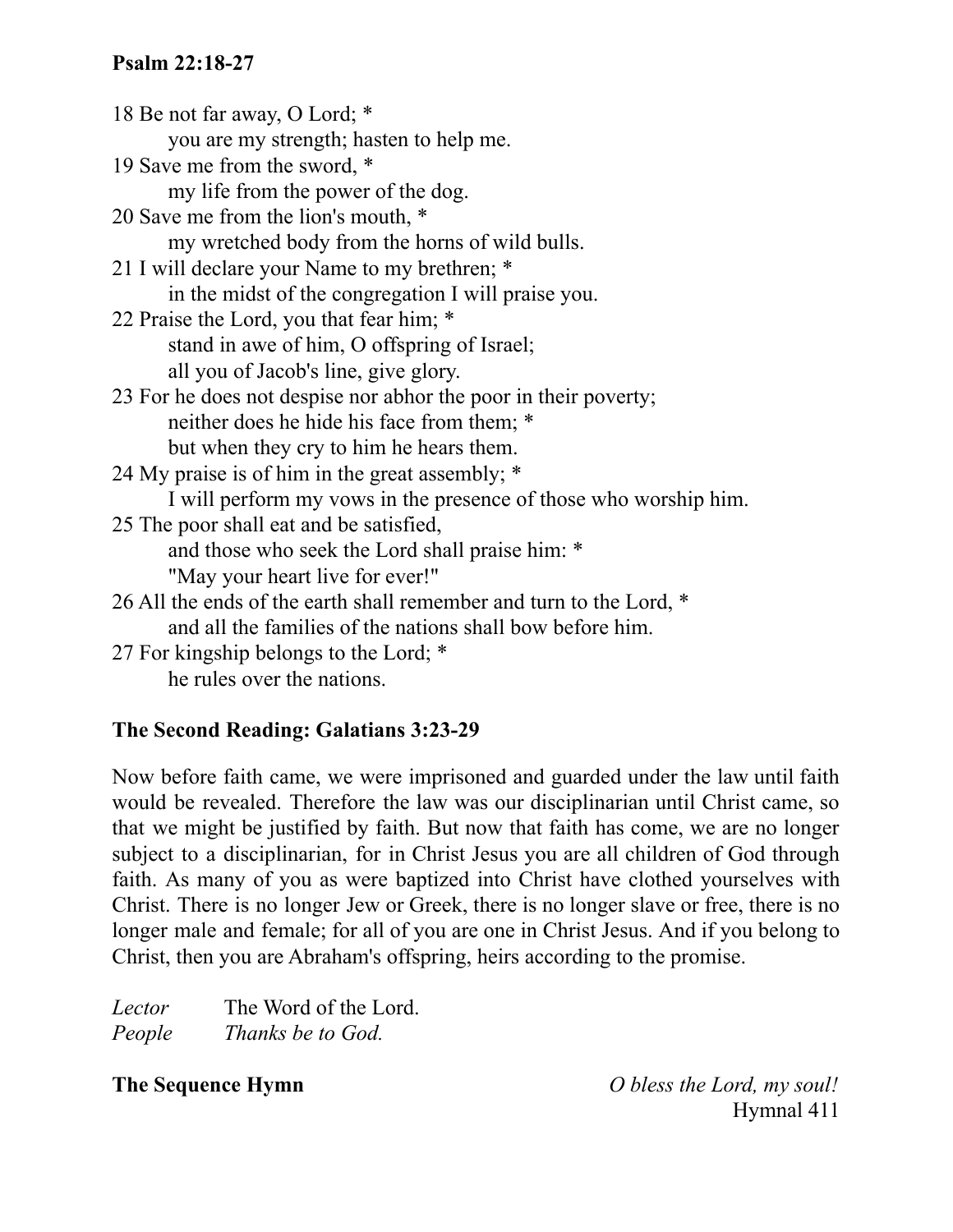### **The Holy Gospel: Luke 8:26-39**

*Celebrant* The Holy Gospel of our Lord Jesus Christ according to Luke. *People* Glory to you, Lord Christ.

Jesus and his disciples arrived at the country of the Gerasenes, which is opposite Galilee. As he stepped out on land, a man of the city who had demons met him. For a long time he had worn no clothes, and he did not live in a house but in the tombs. When he saw Jesus, he fell down before him and shouted at the top of his voice, "What have you to do with me, Jesus, Son of the Most High God? I beg you, do not torment me" -- for Jesus had commanded the unclean spirit to come out of the man. (For many times it had seized him; he was kept under guard and bound with chains and shackles, but he would break the bonds and be driven by the demon into the wilds.) Jesus then asked him, "What is your name?" He said, "Legion"; for many demons had entered him. They begged him not to order them to go back into the abyss.

Now there on the hillside a large herd of swine was feeding; and the demons begged Jesus to let them enter these. So he gave them permission. Then the demons came out of the man and entered the swine, and the herd rushed down the steep bank into the lake and was drowned.

When the swineherds saw what had happened, they ran off and told it in the city and in the country. Then people came out to see what had happened, and when they came to Jesus, they found the man from whom the demons had gone sitting at the feet of Jesus, clothed and in his right mind. And they were afraid. Those who had seen it told them how the one who had been possessed by demons had been healed. Then all the people of the surrounding country of the Gerasenes asked Jesus to leave them; for they were seized with great fear. So he got into the boat and returned. The man from whom the demons had gone begged that he might be with him; but Jesus sent him away, saying, "Return to your home, and declare how much God has done for you." So he went away, proclaiming throughout the city how much Jesus had done for him.

| Celebrant | The Gospel of the Lord.     |
|-----------|-----------------------------|
| People    | Praise to you, Lord Christ. |

**The Sermon** Mark Johnson

*A period of silence is kept.*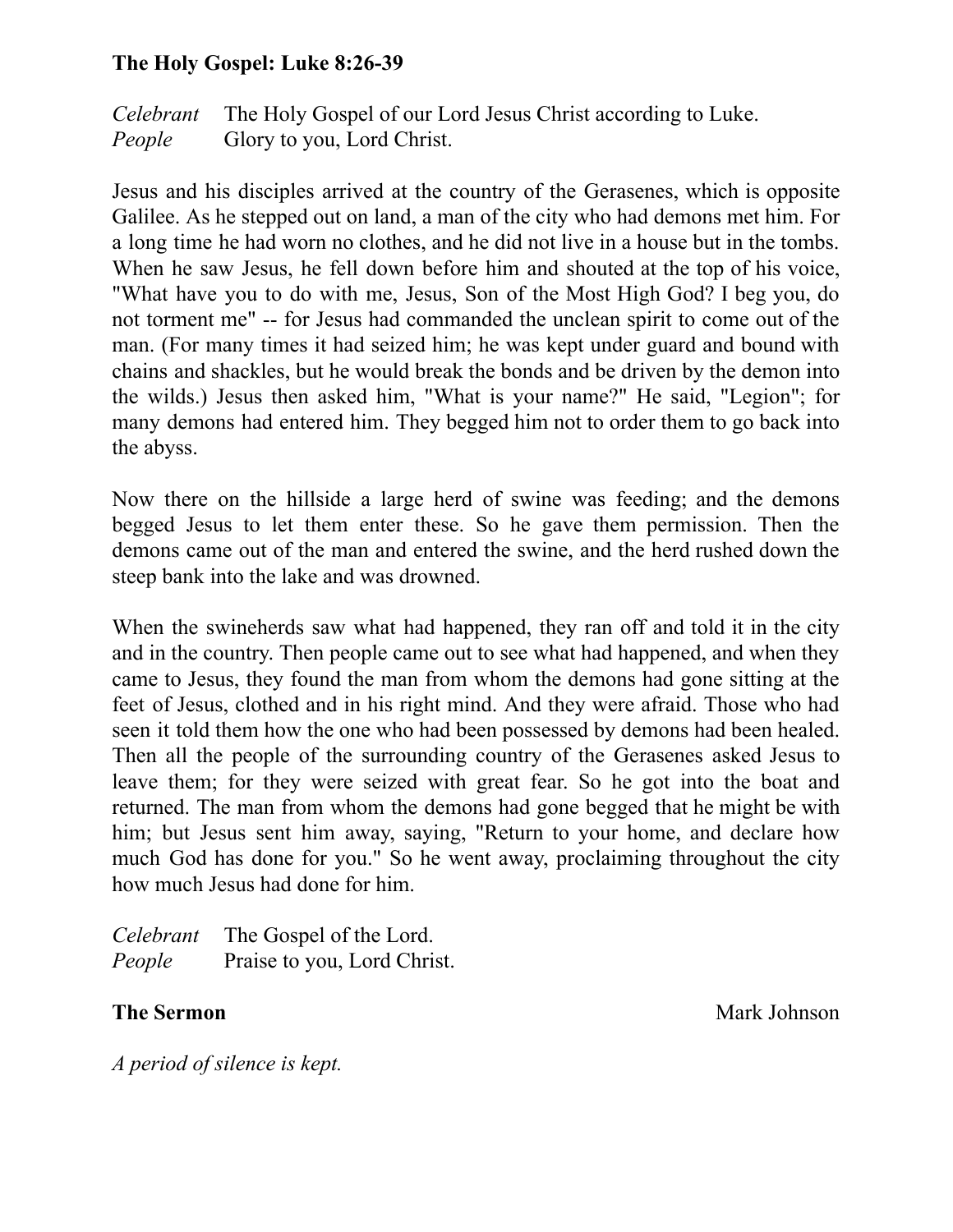#### *All say together*

We believe in one God. the Father, the Almighty, maker of heaven and earth, of all that is, seen and unseen.

We believe in one Lord, Jesus Christ, the only Son of God, eternally begotten of the Father, God from God, Light from Light, true God from true God, begotten, not made, of one Being with the Father. Through him all things were made. For us and for our salvation he came down from heaven: by the power of the Holy Spirit he became incarnate from the Virgin Mary, and was made man. For our sake he was crucified under Pontius Pilate; he suffered death and was buried. On the third day he rose again in accordance with the Scriptures; he ascended into heaven and is seated at the right hand of the Father. He will come again in glory to judge the living and the dead, and his kingdom will have no end.

We believe in the Holy Spirit, the Lord, the giver of life, who proceeds from the Father and the Son. With the Father and the Son he is worshiped and glorified. He has spoken through the prophets. We believe in one holy catholic and apostolic Church. We acknowledge one baptism for the forgiveness of sins. We look for the resurrection of the dead, and the life of the world to come. Amen.

### **The Prayers of the People — Form VI**

*Intercessor* In peace, we pray to you, Lord God.

| People | <i>Intercessor</i> For all people in their daily life and work;<br>For our families, friends, and neighbors, and for those who are alone. |
|--------|-------------------------------------------------------------------------------------------------------------------------------------------|
| People | <i>Intercessor</i> For this community, the nation, and the world;<br>For all who work for justice, freedom, and peace.                    |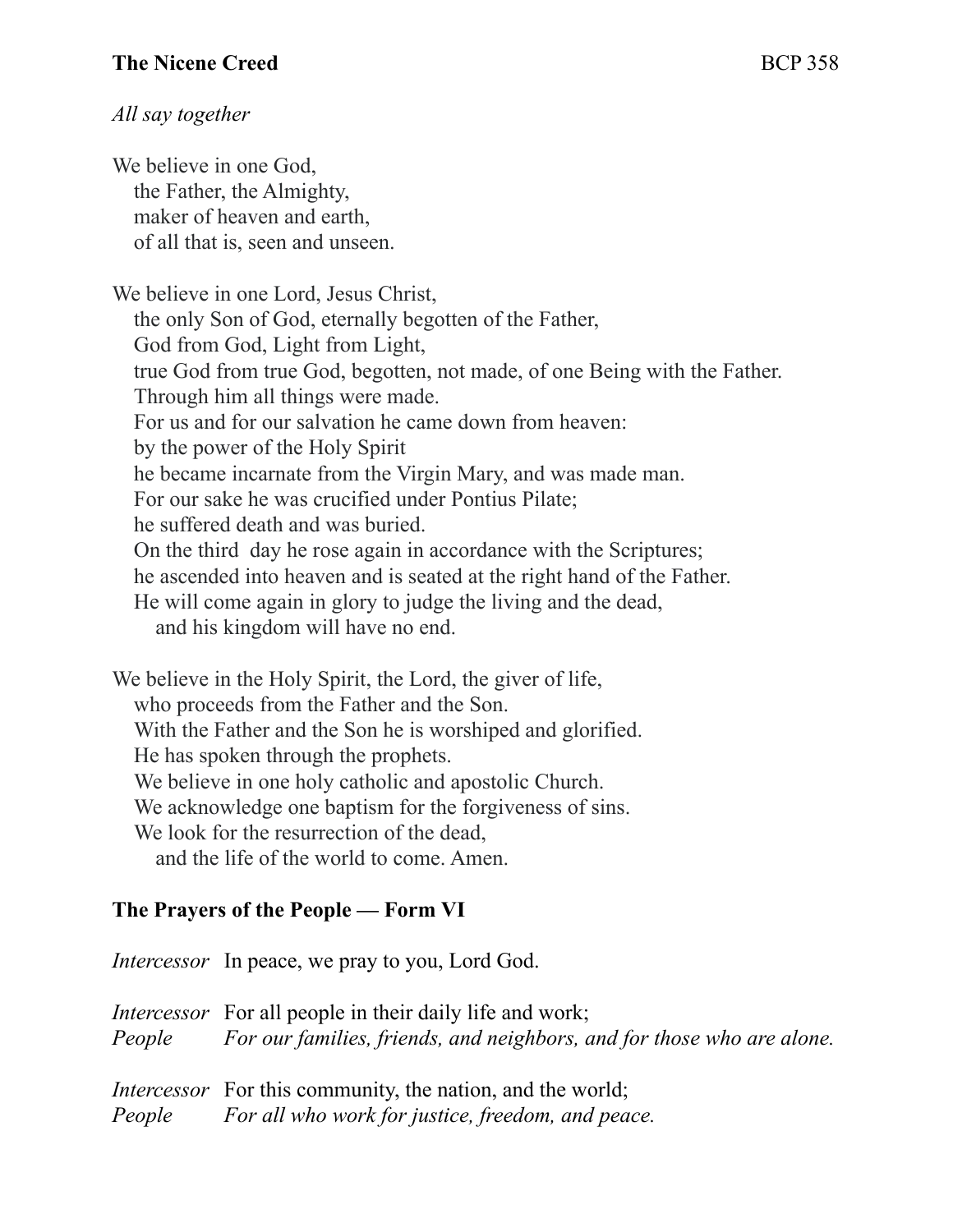| People                                               | <i>Intercessor</i> For the just and proper use of your creation;<br>For the victims of hunger, fear, injustice, and oppression.                                                                                           |
|------------------------------------------------------|---------------------------------------------------------------------------------------------------------------------------------------------------------------------------------------------------------------------------|
| People                                               | Intercessor For all who are in danger, sorrow, or any kind of trouble;<br>For those who minister to the sick, the friendless, and the needy.                                                                              |
| People                                               | <i>Intercessor</i> For the peace and unity of the Church of God;<br>For all who proclaim the Gospel, and all who seek the Truth.                                                                                          |
| People                                               | <i>Intercessor</i> For Michael, our Presiding Bishop, and Robert, Don, and Paul, our<br>Bishops; and for all bishops and other ministers;<br>For all who serve God in his Church.                                         |
|                                                      | <i>Intercessor</i> For the special needs and concerns of this congregation. We pray for<br>those on our prayer list, especially Aileen.                                                                                   |
| Silence. The People may add their own petitions      |                                                                                                                                                                                                                           |
| People                                               | <i>Intercessor</i> Hear us, Lord;<br>For your mercy is great.                                                                                                                                                             |
|                                                      | <i>Intercessor</i> We thank you, Lord, for all the blessings of this life. We give thanks<br>for those who celebrate birthdays this week, especially: Barbara, Ken,<br>Madison, Lisa, Freddy, Chip, David, Marvin, Brian. |
| Silence. The People may add their own thanksgivings. |                                                                                                                                                                                                                           |
| People                                               | <i>Intercessor</i> We will exalt you, O God our King;<br>And praise your Name for ever and ever.                                                                                                                          |
|                                                      | <i>Intercessor</i> We pray for all who have died, that they may have a place in your<br>eternal kingdom.                                                                                                                  |
|                                                      | Silence. The People may add their own petitions                                                                                                                                                                           |
|                                                      | Intercessor Lord, let your loving-kindness be upon them;                                                                                                                                                                  |

*People Who put their trust in you.*

*Intercessor* We pray to you also for the forgiveness of our sins.

*Silence may be kept.*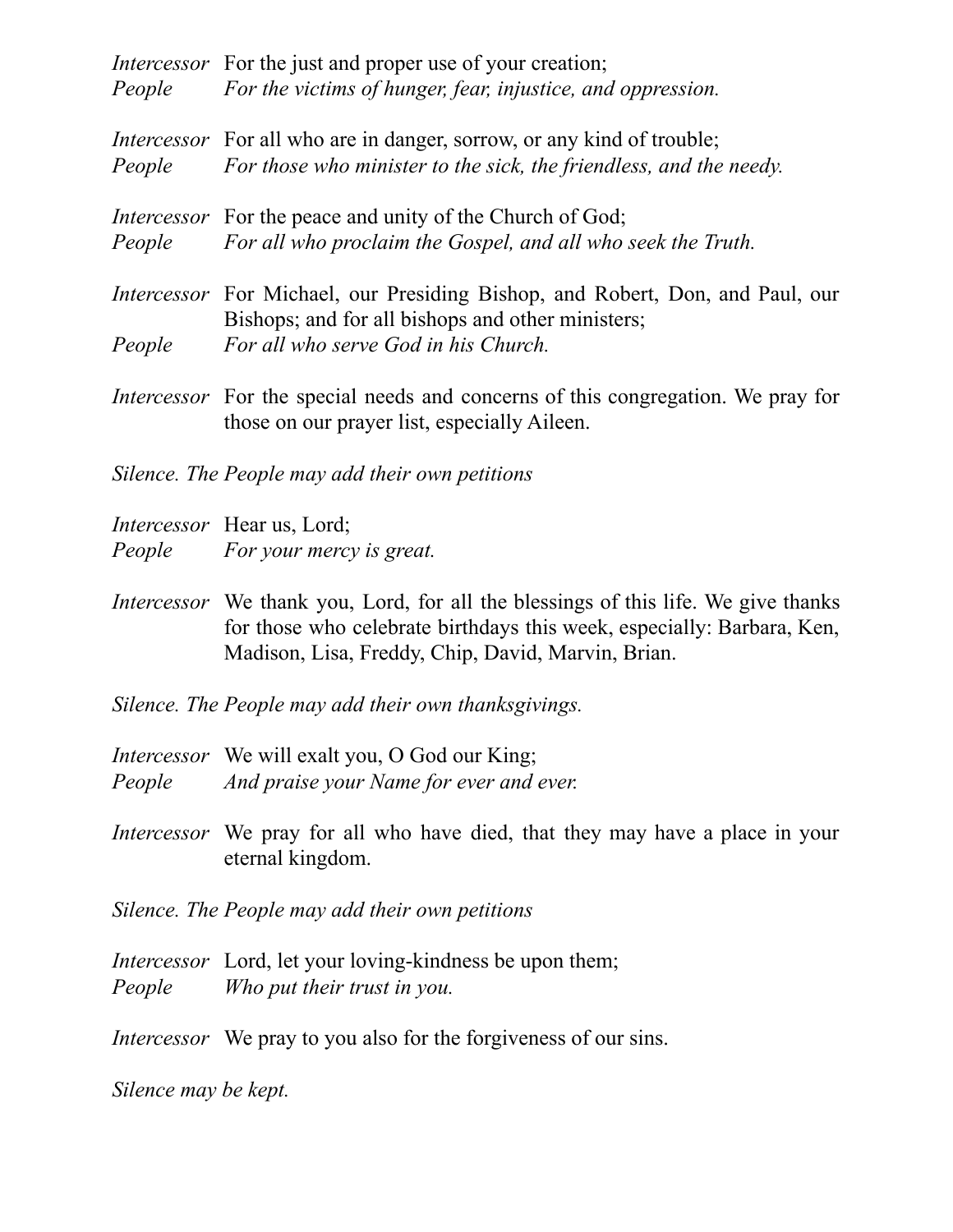### *Leader and People*

Have mercy upon us, most merciful Father; in your compassion forgive us our sins, known and unknown, things done and left undone; and so uphold us by your Spirit that we may live and serve you in newness of life, to the honor and glory of your Name; through Jesus Christ our Lord. *Amen.*

#### *Celebrant*

Almighty God have mercy on you, forgive you all your sins through our Lord Jesus Christ, strengthen you in all goodness, and by the power of the Holy Spirit keep you in eternal life. *Amen.*

#### **The Peace**

|        | <i>Celebrant</i> The peace of the Lord be always with you. |
|--------|------------------------------------------------------------|
| People | And also with you.                                         |

#### **Blessings and Thanksgivings**

## **The Holy Communion**

#### **The Offertory**

**The Presentation Hymn** *All hail the power of Jesus' name!* Hymnal 450

#### **The Great Thanksgiving** Eucharistic Prayer B

BCP 367

|           | <i>Celebrant</i> The Lord be with you.     |
|-----------|--------------------------------------------|
| People    | And also with you.                         |
|           | <i>Celebrant</i> Lift up your hearts.      |
| People    | We lift them to the Lord.                  |
| Celebrant | Let us give thanks to the Lord our God.    |
| People    | It is right to give him thanks and praise. |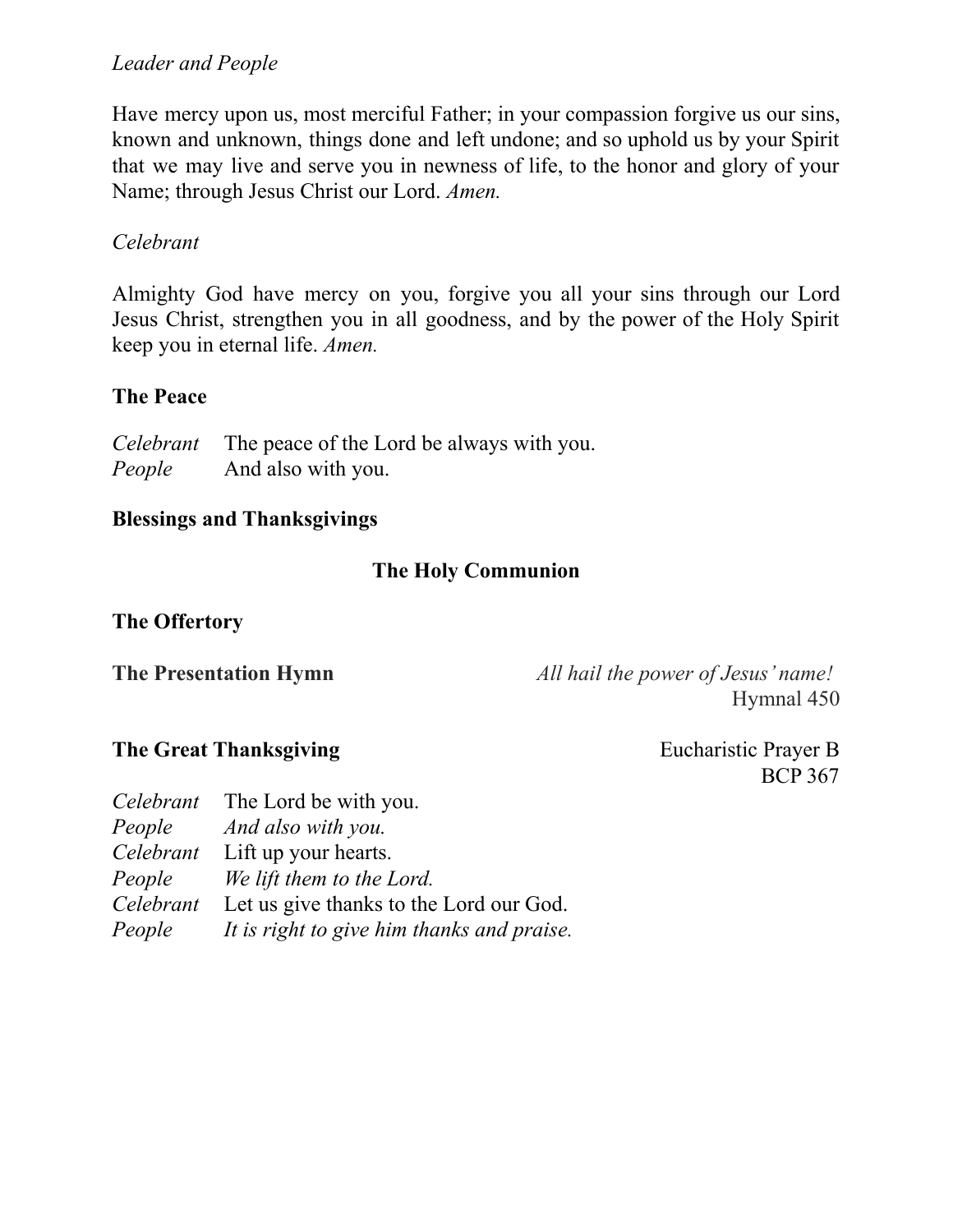#### *The Celebrant proceeds*

It is right, and a good and joyful thing, always and everywhere to give thanks to you, Father Almighty, Creator of heaven and earth. For you are the source of light and life, you made us in your image, and called us to new life in Jesus Christ our Lord. Therefore we praise you, joining our voices with Angels and Archangels and with all the company of heaven, who for ever sing this hymn to proclaim the glory of your Name:

## **The Sanctus** Hymnal S 129

We give thanks to you, O God, for the goodness and love which you have made known to us in creation; in the calling of Israel to be your people; in your Word spoken through the prophets; and above all in the Word made flesh, Jesus, your Son. For in these last days you sent him to be incarnate from the Virgin Mary, to be the Savior and Redeemer of the world. In him, you have delivered us from evil, and made us worthy to stand before you.

In him, you have brought us out of error into truth, out of sin into righteousness, out of death into life. On the night before he died for us, our Lord Jesus Christ took bread; and when he had given thanks to you, he broke it, and gave it to his disciples, and said, "Take, eat: This is my Body, which is given for you. Do this for the remembrance of me."

After supper he took the cup of wine; and when he had given thanks, he gave it to them, and said, "Drink this, all of you: This is my Blood of the new Covenant, which is shed for you and for many for the forgiveness of sins. Whenever you drink it, do this for the remembrance of me."

Therefore we proclaim the mystery of faith:

## *Celebrant and People*

**We remember his death, we proclaim his resurrection, we await his coming in glory;**

### *The Celebrant continues*

And we offer our sacrifice of praise and thanksgiving to you, O Lord of all; presenting to you, from your creation, this bread and this wine. We pray you, gracious God, to send your Holy Spirit upon these gifts that they may be the Sacrament of the Body of Christ and his Blood of the new Covenant. Unite us to your Son in his sacrifice, that we may be acceptable through him, being sanctified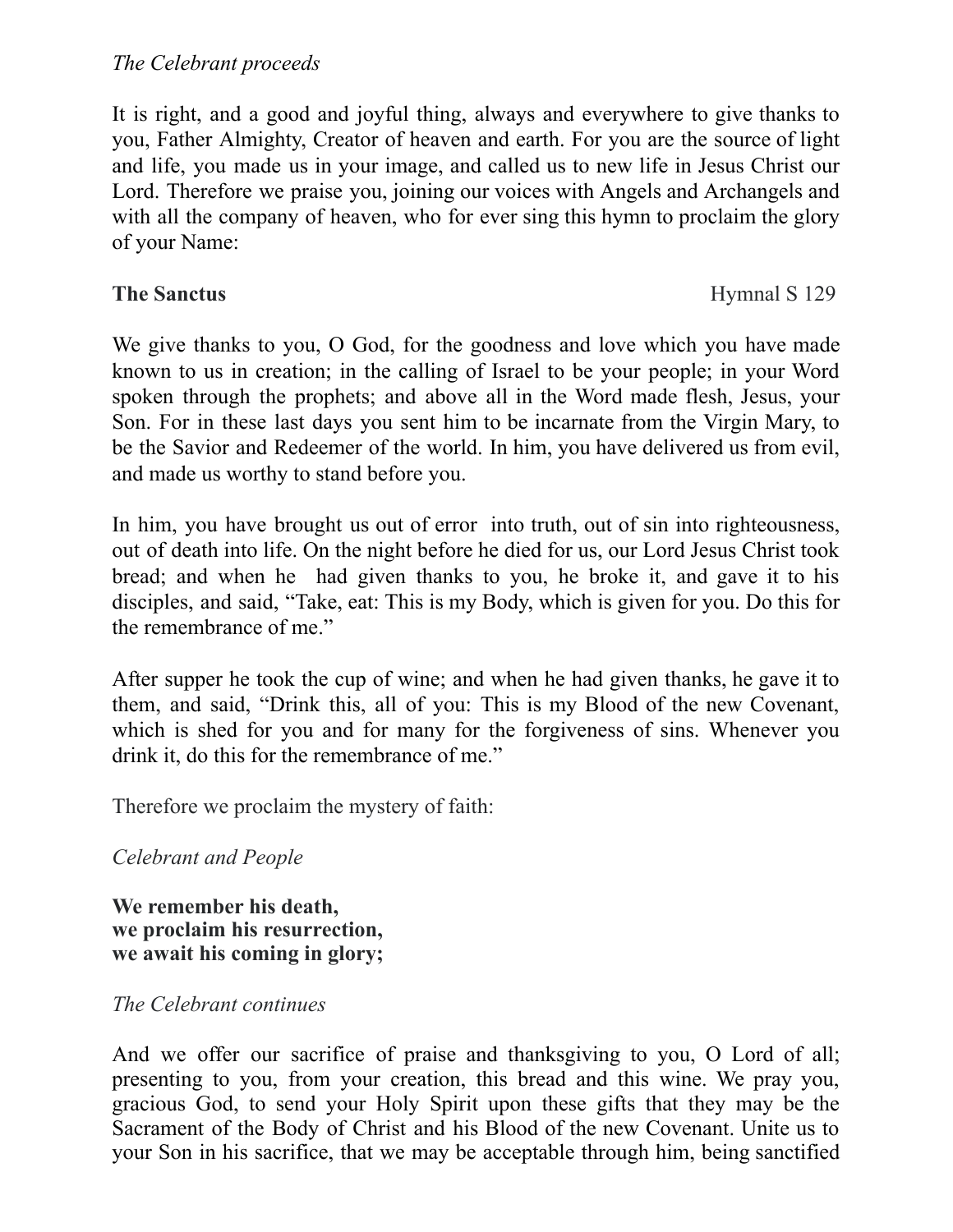by the Holy Spirit. In the fullness of time, put all things in subjection under your Christ, and bring us to that heavenly country where, with all your saints, we may enter the everlasting heritage of your sons and daughters; through Jesus Christ our Lord, the firstborn of all creation, the head of the Church, and the author of our salvation. By him, and with him, and in him, in the unity of the Holy Spirit all honor and glory is yours, Almighty Father, now and for ever.



And now, as our Savior Christ has taught us, we are bold to say,

### *People and Celebrant*

Our Father, who art in heaven, hallowed be thy Name, thy kingdom come, thy will be done, on earth as it is in heaven. Give us this day our daily bread. And forgive us our trespasses, as we forgive those who trespass against us. And lead us not into temptation, but deliver us from evil. For thine is the kingdom, and the power, and the glory, for ever and ever. Amen.

### **The Breaking of the Bread**

*A period of silence is kept.*

### **The Fraction Anthem** Hymnal S 154

*Facing the people, the Celebrant says the following Invitation*

The Gifts of God for the People of God.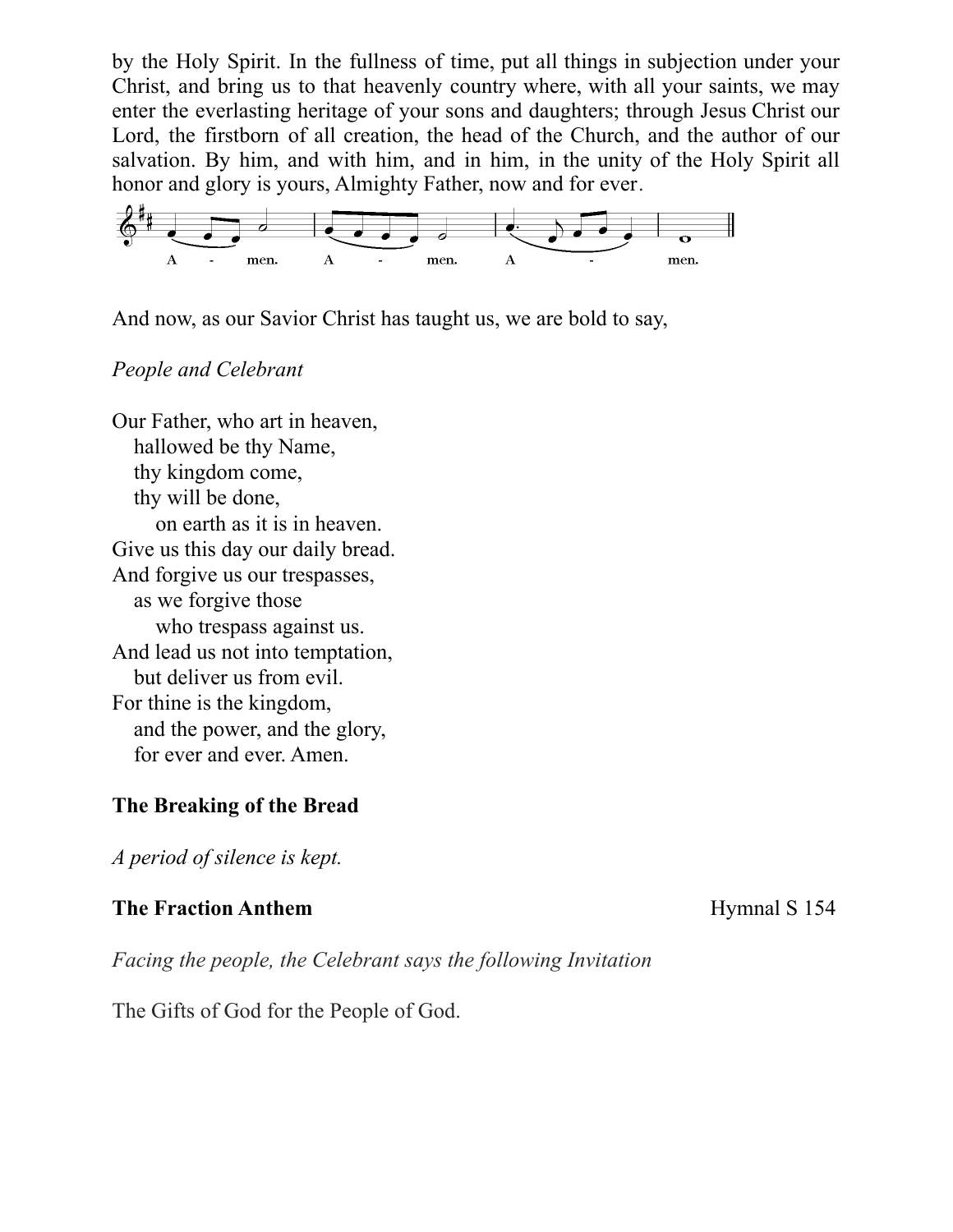*Holy Communion is of ered via the common cup for sipping or intinction (dipping the wafer into the wine). Gluten-free wafers are available at the side altar.*

**The Communion Hymn** *Dear Lord and Father of mankind* Hymnal 653

### **The Post Communion Prayer**

*Celebrant* Let us pray.

*Celebrant and People*

Eternal God, heavenly Father, you have graciously accepted us as living members of your Son our Savior Jesus Christ, and you have fed us with spiritual food in the Sacrament of his Body and Blood. Send us now into the world in peace, and grant us strength and courage to love and serve you with gladness and singleness of heart; through Christ our Lord. *Amen.*

**The Blessing**

**The Closing Hymn** *O worship the King, all glorious above!* Hymnal 388

**The Dismissal**

*Celebrant* Let us go forth into the world, rejoicing in the power of the Spirit. *People Thanks be to God.*

*The altar flowers are given to the glory of God by Ed and Mary Sergent, In thanksgiving for their wedding anniversary.*

## **SERVICE PARTICIPANTS**

| <b>Vestry Person of the Week</b> | Philip Hand                                   |
|----------------------------------|-----------------------------------------------|
| <b>Vergers</b>                   | Daryl Jones, Tony King                        |
| <b>Eucharistic Ministers</b>     | Mike Scott, Wendy LeVan                       |
| <b>Acolytes</b>                  | Rhett Eversoll (2nd), Mary Huskison (Banner)  |
|                                  | India Camp, Kate Howell (Torchbearers)        |
| <b>Ushers</b>                    | Virginia Williams, Mike Colpoys, John Tucker, |
|                                  | Danny Brown, Dean Eelman, Jonathan Carter,    |
|                                  | Taylor Josey, Mark LeVan                      |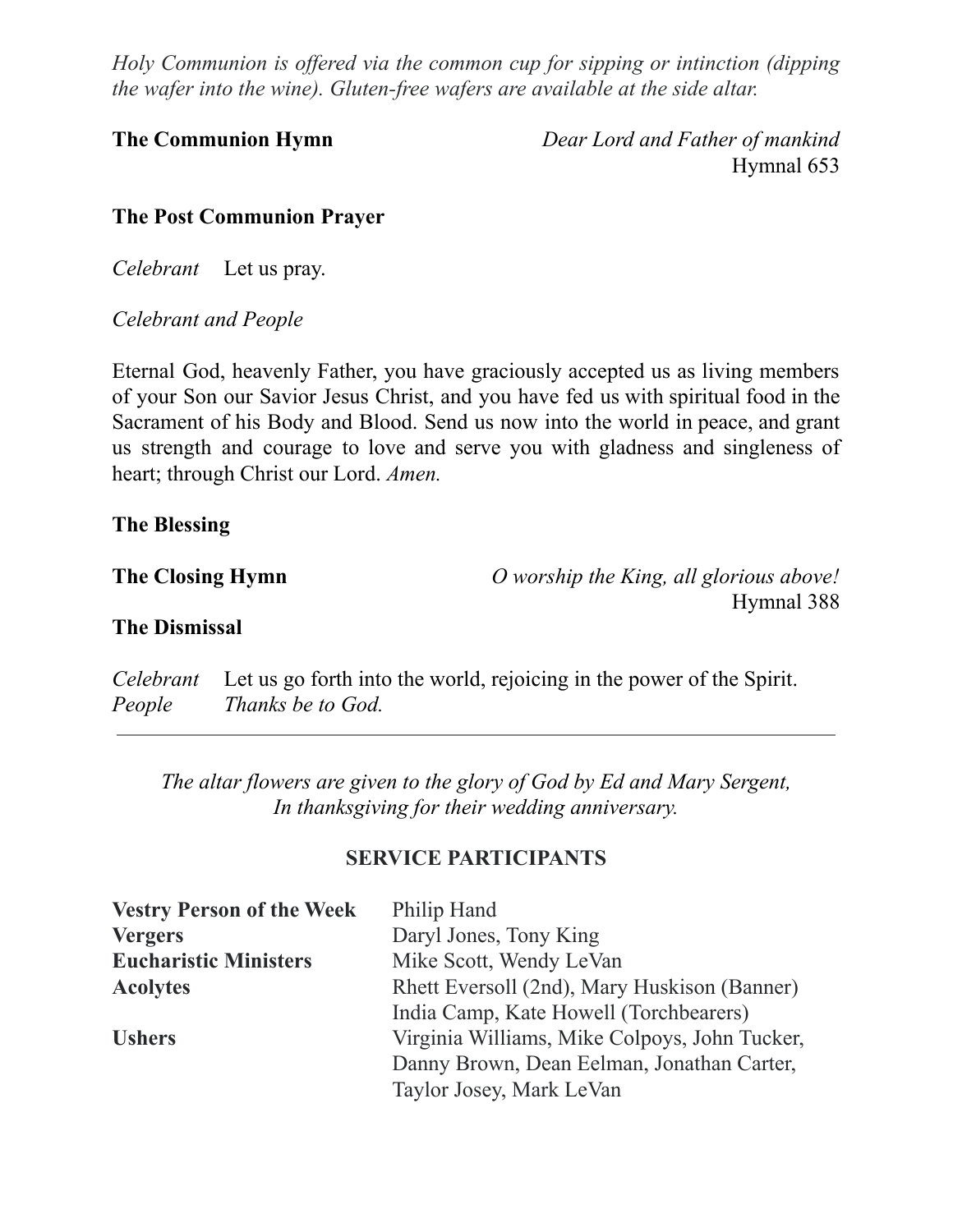#### *Remember in your Prayers*

A Prayer for Love: (From The Daughters of the King) Bless us with Love, O Merciful God; That we may love as you love. That we may show patience, tolerance, kindness, caring and love to all. Bless us with your love.

We pray for those with timely concerns: Brink Howard, Heather Pennell-Glover, Anne Murphy, Karol Lamb, Marvin Simpson, Joseph Bagwell, Amanda and Emersyn Taylor, Phoebe Kohler, Josephine Warwick, Aileen McCullough.

We pray for those with ongoing concerns: Malcolm Velasca, Kiran Force, Alice Magnan, Annie Bulford, Margaret Crary, Trina Hall, Tyler Chapman, Anna Endres, Kimberly Leitch, Bo Warren, Brittany Jones, Ralph Hajosy, John Cummins, Carol Paschal, Megan Morgan, Jeni Massenburg, Ivy Roman.

We pray for the members of the Vestry: Renee, Mark, Nicole, Philip, Frankey, Polly, Tony, Marianne, Virginia, and for the Staff: Hazel, Mason, Dawn, Elisabeth, Mary Margaret, Cole, Kimberly.

We pray for members of our armed services and their families: Phil Kearney, Kevin Bradley, Joe Clay, Tom Choate, Linda Boyce, Dariel Johnson, Sean McGraw, Steven Puckett, Bill Tudor, Jr., Scott Woodward, Luke White, Tommy White, Zach Simkins, Jacob Britt, Morgen Davis, Luke Eason, Michael Rafferty, David Norwood, Arron Essex, Adam Harrison, Sam Vermilyea, Charles Mathews, Cameron Everett, Lanier Sealy, Beau Massenburg.

We give thanks for the lives of those celebrating birthdays this week: Barbara Parsons, Ken Coggin, Madison Cathey, Lisa Beerman, Freddy Wendelburg, Chip Copeland, David Waldron, Marvin Dean, Brian Lewis.

### **PARISH NOTICES**

**MEN'S RETREAT –** All St. Paul's men are invited to attend our Men's Retreat at Camp Mikell in Toccoa, GA, from August 12-14. The spiritual leader for this year's retreat will be the Rev. Kyle Mackey. The cost is \$175 per person for double occupancy rooms and \$243 per person for single occupancy. Meals are not included in this cost. Registration forms are available at the bulletin board outside the parish hall. Contact Frank West at 262-501-7547 or frankankay@gmail.com if you have any questions. Registration/payment must be submitted by August 1st.

**VACATION BIBLE SCHOOL** – Come join us for VBS July 25-29! With Zoomerang, we will zoom around Australia, and discover some amazing animals and sights. More importantly, like a boomerang, we are returning kids to what the Bible says about the value of life. We'll discover how precious each and every one of us is to God. Go to <https://tinyurl.com/wm63n7uv> to register a camper and/or to volunteer.